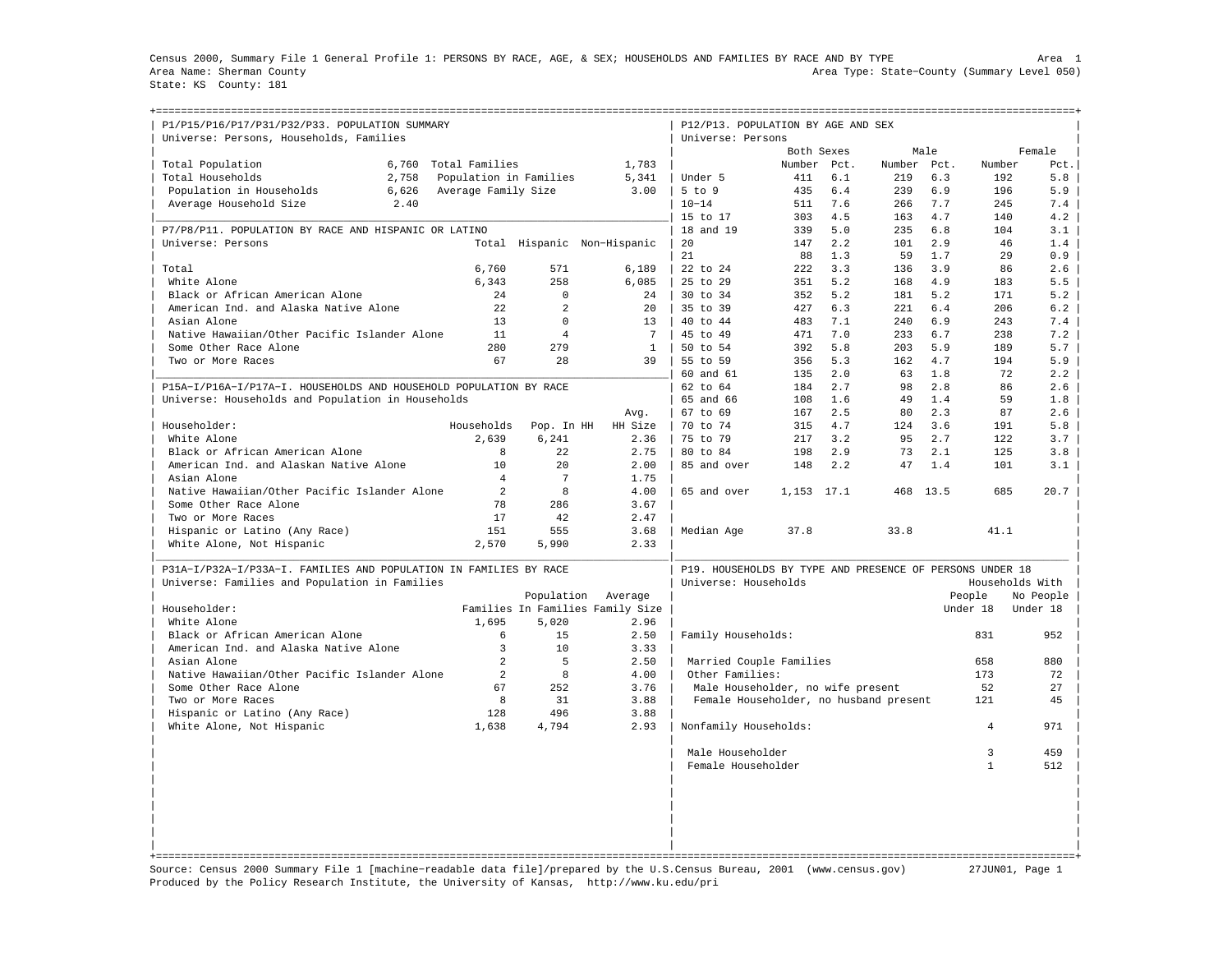State: KS County: 181

| P34/P35. FAMILY TYPE BY PRESENCE AND AGE  |                   |                       | P27/P30. RELATIONSHIP BY HOUSEHOLD TYPE           |       |                | P28. RELATIONSHIP BY HOUSEHOLD TYPE      |                |  |  |  |
|-------------------------------------------|-------------------|-----------------------|---------------------------------------------------|-------|----------------|------------------------------------------|----------------|--|--|--|
| OF OWN AND RELATED CHILDREN               |                   |                       | Universe: Persons                                 |       |                | FOR THE POPULATION UNDER 18              |                |  |  |  |
| Universe: Families                        |                   |                       |                                                   | Total | 1,095          | 65 and Over   Universe: Persons under 18 |                |  |  |  |
|                                           |                   |                       | With Own With Related   Population in Households: | 6,626 |                |                                          |                |  |  |  |
| Married Couple Families:                  | Children<br>1,538 | Children<br>1,538     | In Family Households:<br>Householder:             | 5,424 | 679<br>369     | Total:<br>In Households:                 | 1,660          |  |  |  |
|                                           |                   |                       |                                                   | 1,783 |                |                                          | 1,660          |  |  |  |
| Own Children Under 18:                    | 646               | 657                   | Male                                              | 1,501 | 329            | Householder or Spouse                    | 0              |  |  |  |
| Under 6 Only                              | 136<br>125        | 141<br>132            | Female                                            | 282   | 40<br>279      | Related Child:<br>Own Child:             | 1,646          |  |  |  |
| Under 6 and 6 to 17                       |                   |                       | Spouse                                            | 1,538 |                |                                          | 1,590          |  |  |  |
| No Own Children Under 18                  | 892               | 881                   | Parent                                            | 29    | 20             | In Married Couple Family                 | 1,283          |  |  |  |
|                                           |                   |                       | Child:                                            | 1,868 |                | In Other Family                          |                |  |  |  |
| Other Families:                           |                   |                       | Natural born or adopted                           | 1,747 |                | (No Spouse Present):                     | 307            |  |  |  |
| Male Householder, No Spouse Present       |                   |                       | Step                                              | 121   |                | Male Householder                         | 80             |  |  |  |
| Own Children Under 18:                    | 46                | 52                    | Grandchild                                        | 47    |                | Female Householder                       | 227            |  |  |  |
| Under 6                                   | 15                | 17                    | Brother or Sister                                 | 26    |                | Other Relatives:                         | 56             |  |  |  |
| Under 6 and 6 to 17                       | 6                 | $7\phantom{.0}$       | Other relatives                                   | 50    | 11             | Grandchild                               | 41             |  |  |  |
| No Own Children Under 18                  | 33                | 27                    | Nonrelatives                                      | 83    | $\mathbf 0$    | Other relatives                          | 15             |  |  |  |
| Female Householder, No Spouse Present     |                   |                       | In Nonfamily Households:                          | 1,202 | 416            | Nonrelatives                             | 14             |  |  |  |
| Own Children Under 18:                    | 114               | 121                   | Male Householder:                                 | 462   | 95             | In Group Quarters                        | $\circ$        |  |  |  |
| Under 6 Only                              | 30                | 31                    | Living alone                                      | 326   | 89             | Institutional                            | $\circ$        |  |  |  |
| Under 6 and 6 to 17                       | 25                | 27                    | Not living alone                                  | 136   | 6              | Noninstitutional                         | 0 <sup>1</sup> |  |  |  |
| No Own Children Under 18                  | 52                | 45                    | Female Householder:                               | 513   | 311            |                                          |                |  |  |  |
|                                           |                   |                       | Living alone                                      | 479   | 307            |                                          |                |  |  |  |
|                                           |                   |                       | Not living alone                                  | 34    | $\overline{4}$ | P18. HOUSEHOLD SIZE, HOUSEHOLD TYPE      |                |  |  |  |
|                                           |                   |                       | Nonrelatives                                      | 227   | 10             | AND PRESENCE OF OWN CHILDREN             |                |  |  |  |
|                                           |                   |                       |                                                   |       |                | Universe: Households                     |                |  |  |  |
| P21. HOUSEHOLD TYPE BY AGE OF HOUSEHOLDER |                   |                       | Pop. in Group Quarters:                           | 134   | 58             |                                          |                |  |  |  |
| Universe: Households                      |                   |                       | Institutional                                     | 72    | 58             | 1-Person Households:                     | 805            |  |  |  |
|                                           |                   |                       | Noninstitutional                                  | 62    | $\Omega$       | Male Householder                         | 326            |  |  |  |
|                                           | Family            | Nonfamily             |                                                   |       |                | Female Householder                       | 479            |  |  |  |
| Householder Age:                          |                   | Households Households |                                                   |       |                | 2 or More Person Households:             | 1,953          |  |  |  |
| 15 to 24                                  | 89                | 199                   | PCT14. HOUSEHOLDS BY SEX OF UNMARRIED PARTNERS    |       |                | Family Households:                       | 1,783          |  |  |  |
| 25 to 34                                  | 266               | 76                    | Universe: Households                              |       |                | Married couple families:                 | 1,538          |  |  |  |
| 35 to 44                                  | 403               | 75                    |                                                   |       |                | With Own Child. Under 18                 | 646            |  |  |  |
| 45 to 54                                  | 371               | 111                   | Unmarried Partner Households:                     |       | 86             | No Own Child. Under 18                   | 892            |  |  |  |
| 55 to 64                                  | 285               | 108                   | Male householder and male partner                 |       | $\overline{3}$ | Other Families                           |                |  |  |  |
| 65 to 74                                  | 223               | 146                   | Male householder and female partner               |       | 52             | (No spouse present):                     | 245            |  |  |  |
| 75 to 84                                  | 119               | 192                   | Female householder and female partner             |       | $\overline{4}$ | Male Householder:                        | 79             |  |  |  |
| 85 and over                               | 27                | 68                    | Female householder and male partner               |       | 27             | With Own Child. Under 18                 | 46             |  |  |  |
|                                           |                   |                       | All Other Households                              |       | 2,672          | No Own Child. Under 18                   | 33             |  |  |  |
|                                           |                   |                       |                                                   |       |                | Female Householder                       | 166            |  |  |  |
|                                           |                   |                       |                                                   |       |                | With Own Child. Under 18                 | 114            |  |  |  |
|                                           |                   |                       |                                                   |       |                | No Own Child. Under 18                   | 52             |  |  |  |
|                                           |                   |                       |                                                   |       |                | Nonfamily Households:                    | 170            |  |  |  |
|                                           |                   |                       |                                                   |       |                | Male Householder                         | 136            |  |  |  |
|                                           |                   |                       |                                                   |       |                | Female Householder                       | 34             |  |  |  |
|                                           |                   |                       |                                                   |       |                |                                          |                |  |  |  |
|                                           |                   |                       |                                                   |       |                |                                          |                |  |  |  |
|                                           |                   |                       |                                                   |       |                |                                          |                |  |  |  |
|                                           |                   |                       |                                                   |       |                |                                          |                |  |  |  |
|                                           |                   |                       |                                                   |       |                |                                          |                |  |  |  |
|                                           |                   |                       |                                                   |       |                |                                          |                |  |  |  |
|                                           |                   |                       |                                                   |       |                |                                          |                |  |  |  |
|                                           |                   |                       |                                                   |       |                |                                          |                |  |  |  |
|                                           |                   |                       |                                                   |       |                |                                          |                |  |  |  |
|                                           |                   |                       |                                                   |       |                |                                          |                |  |  |  |

Source: Census 2000 Summary File 1 [machine−readable data file]/prepared by the U.S.Census Bureau, 2001 (www.census.gov) 27JUN01, Page 2 Produced by the Policy Research Institute, the University of Kansas, http://www.ku.edu/pri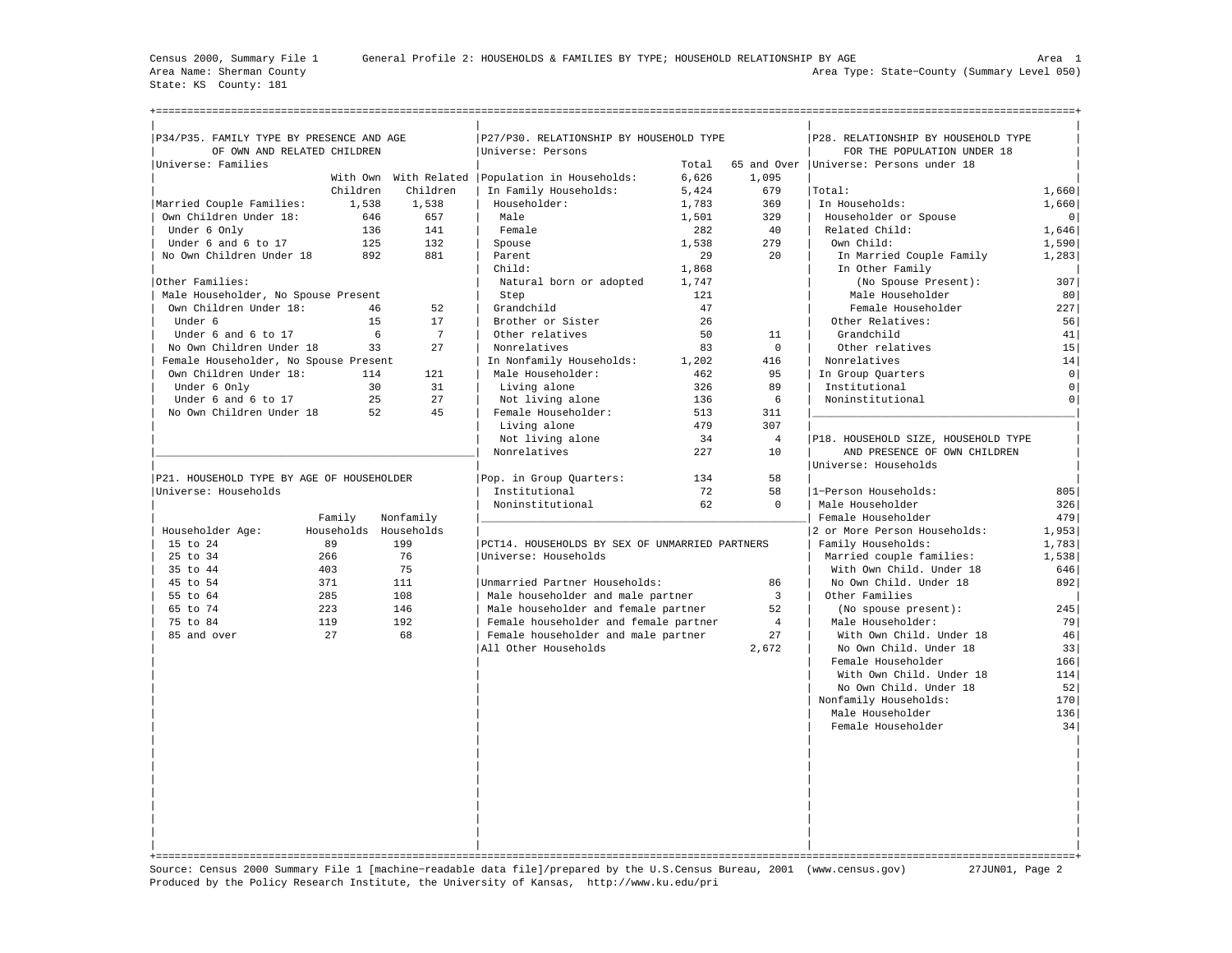Census 2000, Summary File 1 General Profile 3: HOUSING UNIT TENURE, VACANCY TYPE, HOUSEHOLD SIZE, HOUSEHOLDER RACE/AGE Area 1 Area Name: Sherman County Area Type: State−County (Summary Level 050) State: KS County: 181

+===================================================================================================================================================+

| H1/H3/H4/H5/H10/H11/H12. HOUSING UNITS AND HOUSEHOLD                                                 |              |         |                |                    |                |                      |                 | P26/H13. HOUSEHOLD SIZE BY HOUSEHOLD TYPE |                     |                                                                                       |        |                |            |                 |
|------------------------------------------------------------------------------------------------------|--------------|---------|----------------|--------------------|----------------|----------------------|-----------------|-------------------------------------------|---------------------|---------------------------------------------------------------------------------------|--------|----------------|------------|-----------------|
| POPULATION BY TENURE; VACANCY STATUS BY TYPE                                                         |              |         |                |                    |                | Universe: Households |                 |                                           |                     |                                                                                       |        |                |            |                 |
| Universe: Housing Units and Population                                                               |              |         |                |                    |                |                      |                 |                                           |                     |                                                                                       |        |                |            |                 |
|                                                                                                      |              |         |                |                    | Average        |                      |                 | Total                                     |                     | Family                                                                                |        |                | Nonfamily  |                 |
| Universe:                                                                                            | Units        | Percent |                | Population HH Size |                | Household Size       |                 | Households                                | Percent             | Households Percent                                                                    |        |                | Households | Percent         |
| Total:                                                                                               | 3,184        | 100.0   |                |                    |                | 1-Person             |                 | 805                                       | 29.2                | N/A                                                                                   |        |                | 805        | 82.6            |
| Occupied                                                                                             | 2,758        | 86.6    | 6,626          |                    | 2.40           | 2-Person             |                 | 996                                       | 36.1                | 863                                                                                   | 48.4   |                | 133        | 13.6            |
| Owner occupied                                                                                       | 1,899        | 59.6    | 4,690          |                    | 2.47           | 3-Person             |                 | 373                                       | 13.5                | 353                                                                                   | 19.8   |                | 20         | 2.1             |
| Renter occupied                                                                                      | 859          | 27.0    | 1,936          |                    | 2.25           | 4-Person             |                 | 330                                       | 12.0                | 316                                                                                   | 17.7   |                | 14         | 1.4             |
| Vacant                                                                                               | 426          | 13.4    |                |                    |                | 5-Person             |                 | 175                                       | 6.3                 | 172                                                                                   | 9.6    |                | 3          | 0.3             |
| For rent                                                                                             | 177          | 5.6     |                |                    |                | 6-Person             |                 | 53                                        | 1.9                 | 53                                                                                    | 3.0    |                | $\Omega$   | 0.0             |
| For sale only                                                                                        | 48           | 1.5     |                |                    |                | 7 or more Person     |                 | 26                                        | 0.9                 | 26                                                                                    | 1.5    |                | $\Omega$   | 0.0             |
| Rented or sold,                                                                                      |              |         |                |                    |                |                      |                 |                                           |                     |                                                                                       |        |                |            |                 |
| not occupied                                                                                         | 18           | 0.6     |                |                    |                |                      |                 |                                           |                     |                                                                                       |        |                |            |                 |
| Seasonal, recreational, or                                                                           |              |         |                |                    |                |                      |                 |                                           |                     |                                                                                       |        |                |            |                 |
| occasional use                                                                                       | 35           | 1.1     |                |                    |                |                      |                 |                                           |                     |                                                                                       |        |                |            |                 |
| For migrant worker                                                                                   | $\mathbf{1}$ | 0.0     |                |                    |                |                      |                 |                                           |                     |                                                                                       |        |                |            |                 |
| Other                                                                                                | 147          | 4.6     |                |                    |                |                      |                 |                                           |                     |                                                                                       |        |                |            |                 |
|                                                                                                      |              |         |                |                    |                |                      |                 |                                           |                     |                                                                                       |        |                |            |                 |
| H6/H7, HOUSING UNITS BY HOUSEHOLDER'S RACE BY HISPANIC OR LATINO<br>Universe: Occupied Housing Units |              |         |                |                    |                |                      |                 |                                           |                     | PCT15. NONRELATIVES BY HOUSEHOLD TYPE<br>Universe: Nonrelatives                       |        |                |            |                 |
|                                                                                                      |              |         |                |                    |                |                      |                 |                                           |                     |                                                                                       |        | Family         |            | Nonfamily       |
| Race of Householder                                                                                  |              |         |                | Total              |                | Hispanic             |                 | Non-Hispanic                              | Nonrelatives        |                                                                                       |        | Households     |            | Households      |
| Total                                                                                                |              |         | 2,758          | 100.0              | 151            | 100.0                | 2,607           | 100.0                                     |                     | Roomer or boarder                                                                     |        | $\overline{4}$ |            | 24              |
|                                                                                                      |              |         |                | 95.7               | 69             | 45.7                 |                 |                                           |                     |                                                                                       |        | 2.1            |            | 143             |
| White Alone                                                                                          |              |         | 2,639          |                    |                |                      | 2,570           | 98.6                                      |                     | Housemate or roommate                                                                 |        |                |            |                 |
| Black/African American Alone                                                                         |              |         | $\mathbf{8}$   | 0.3                | $\Omega$       | 0.0                  |                 | 8<br>0.3                                  |                     | Unmarried partner                                                                     |        | 38             |            | 48              |
| American Ind./Alaska Native Alone                                                                    |              |         | 10             | 0.4                | $\mathbf{1}$   | 0, 7                 |                 | 9<br>0.3                                  | Foster child        |                                                                                       |        | $\mathbf{1}$   |            | $\Omega$        |
| Asian Alone                                                                                          |              |         | $\overline{4}$ | 0.1                | $\Omega$       | 0.0                  |                 | $\overline{4}$<br>0.2                     |                     | Other nonrelatives                                                                    |        | 19             |            | 12              |
| Native Hawaiian/Other                                                                                |              |         |                |                    |                |                      |                 |                                           |                     |                                                                                       |        |                |            |                 |
| Pacific Islander Alone                                                                               |              |         | 2              | 0.1                | $\mathbf 0$    | 0.0                  |                 | 2<br>0.1                                  |                     |                                                                                       |        |                |            |                 |
| Some Other Race Alone                                                                                |              |         | 78             | 2.8                | 77             | 51.0                 |                 | $\mathbf{1}$<br>0.0                       |                     |                                                                                       |        |                |            |                 |
| Two or More Races                                                                                    |              |         | 17             | 0.6                | $\overline{4}$ | 2.6                  |                 | 13<br>0.5                                 |                     |                                                                                       |        |                |            |                 |
| H14. HOUSING UNITS BY HOUSEHOLDER'S RACE BY TENURE<br>Universe: Occupied Housing Units               |              |         |                |                    |                |                      |                 |                                           |                     | H16. HOUSING UNITS BY HOUSEHOLDER'S AGE BY TENURE<br>Universe: Occupied Housing Units |        |                |            |                 |
| Race of Householder                                                                                  |              |         |                |                    |                |                      |                 |                                           |                     |                                                                                       |        |                |            |                 |
|                                                                                                      |              |         |                |                    | Owner Occupied |                      |                 | Renter Occupied                           |                     | Age of Householder Owner Occupied                                                     |        |                |            | Renter Occupied |
|                                                                                                      |              |         |                | Number             | Pct.           |                      | Number          | Pct.                                      |                     |                                                                                       | Number | Pct.           | Number     | Pct.            |
| Total                                                                                                |              |         |                | 1,899              | 100.0          |                      | 859             | 100.0                                     | $15 \text{ to } 24$ |                                                                                       | 48     | 2.5            | 240        | 27.9            |
| White Alone                                                                                          |              |         |                | 1,843              | 97.1           |                      | 796             | 92.7                                      | 25 to 34            |                                                                                       | 174    | 9.2            | 168        | 19.6            |
| Black/African American Alone                                                                         |              |         |                | $\overline{4}$     | 0.2            |                      | $\overline{4}$  | 0.5                                       | 35 to 44            |                                                                                       | 332    | 17.5           | 146        | 17.0            |
| American Ind./Alaska Native Alone                                                                    |              |         |                | $\overline{3}$     | 0.2            |                      | $7\phantom{.0}$ | 0.8                                       | 45 to 54            |                                                                                       | 385    | 20.3           | 97         | 11.3            |
| Asian Alone                                                                                          |              |         |                | $\overline{2}$     | 0.1            |                      | $\overline{2}$  | 0.2                                       | 55 to 64            |                                                                                       | 331    | 17.4           | 62         | 7.2             |
| Native Hawaiian/Other Pacific Islander Alone                                                         |              |         |                | $\mathbf{1}$       | 0.1            |                      | $\mathbf{1}$    | 0.1                                       | 65 to 74            |                                                                                       | 316    | 16.6           | 53         | 6.2             |
| Some Other Race Alone                                                                                |              |         |                | 38                 | 2.0            |                      | 40              | 4.7                                       | 75 to 84            |                                                                                       | 247    | 13.0           | 64         | 7.5             |
| Two or More Races                                                                                    |              |         |                | 8                  | 0.4            |                      | 9               | 1.0                                       | 85 and over         |                                                                                       | 66     | 3.5            | 2.9        | 3.4             |
|                                                                                                      |              |         |                |                    |                |                      |                 |                                           |                     |                                                                                       |        |                |            |                 |
|                                                                                                      |              |         |                |                    |                |                      |                 |                                           |                     |                                                                                       |        |                |            |                 |

Source: Census 2000 Summary File 1 [machine−readable data file]/prepared by the U.S.Census Bureau, 2001 (www.census.gov) 27JUN01, Page 3 Produced by the Policy Research Institute, the University of Kansas, http://www.ku.edu/pri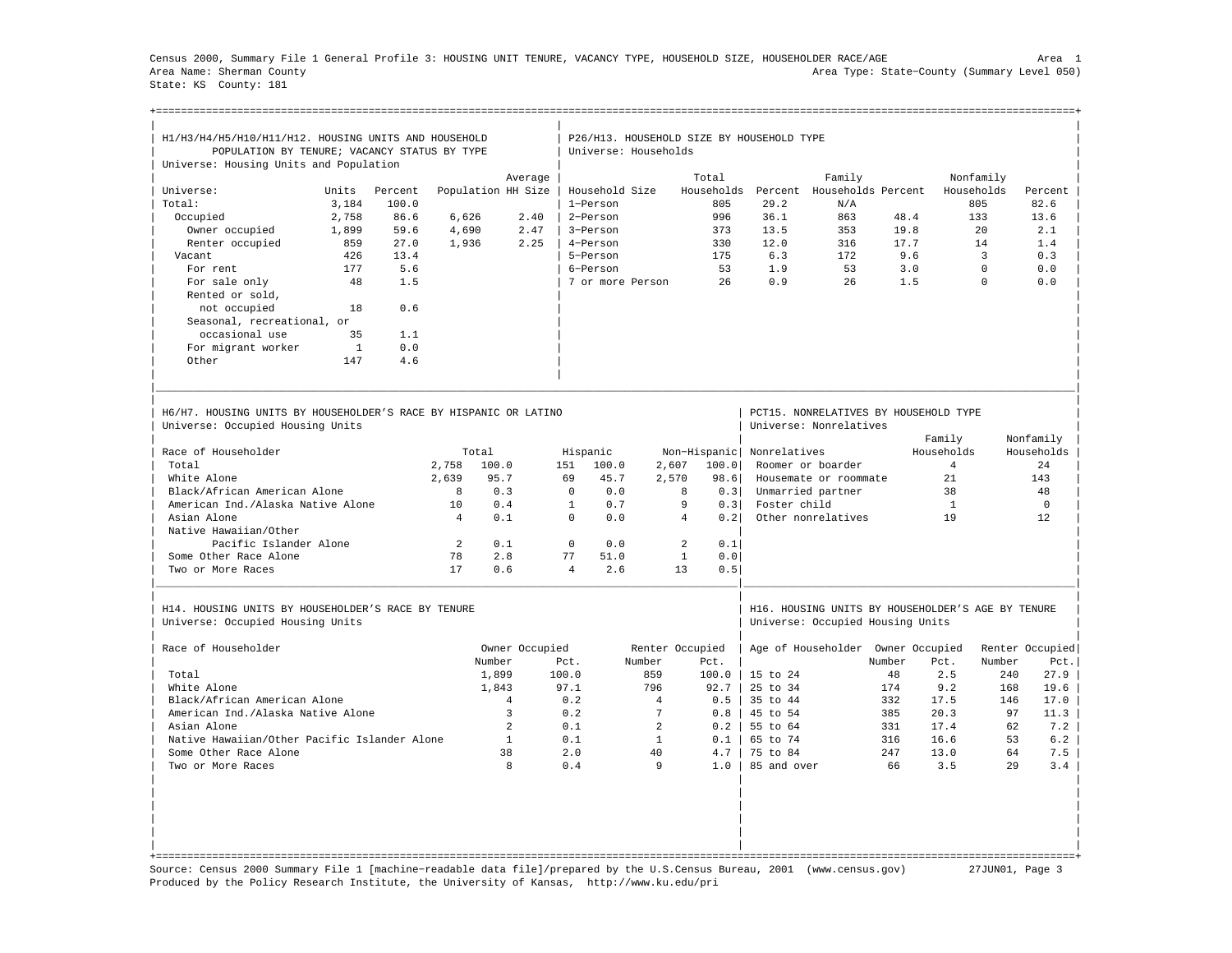Census 2000, Summary File 1 Supplementary Profile 1: POPULATION UNDER 20; GROUP QUARTERS SUMMARY; AND OWN CHILDREN Area 1 Area Name: Sherman County Area Type: State−County (Summary Level 050) State: KS County: 181

| P14. SEX BY AGE FOR THE POPULATION UNDER 20 YEARS       |       |       |                                      |          |            |           |                                                           |             |             |                      |             |                      |
|---------------------------------------------------------|-------|-------|--------------------------------------|----------|------------|-----------|-----------------------------------------------------------|-------------|-------------|----------------------|-------------|----------------------|
| Universe: Population Under 20 Years                     |       |       |                                      |          |            |           | P38. GROUP OUARTERS POPULATION BY SEX BY AGE BY G.O. TYPE |             |             |                      |             |                      |
|                                                         |       |       |                                      |          |            |           | Universe: Population in Group Quarters                    |             |             |                      |             |                      |
|                                                         | Total | Pct.  | Male                                 | Pct.     | Female     | Pct.      |                                                           |             |             | Pct of               |             | Pct of               |
| Total                                                   | 1,999 | 100   | 1,122                                | 100      | 877        | 100       |                                                           | Total       | Male        | Total                | Female      | Total                |
| Under 1                                                 | 97    | 4.9   | 59                                   | 5.3      | 38         | 4.3       | Total                                                     | 134         | 83          | 61.9                 | 51          | 38.1                 |
| 1 year                                                  | 83    | 4.2   | 40                                   | 3.6      | 43         | 4.9       | Under 18 years:                                           | $\Omega$    | $\mathbf 0$ |                      | $^{\circ}$  |                      |
| 2 years                                                 | 77    | 3.9   | 37                                   | 3.3      | 40         | 4.6       | Institutionalized population:                             | $\Omega$    | $\Omega$    |                      | $^{\circ}$  |                      |
| 3 years                                                 | 79    | 4.0   | 42                                   | 3.7      | 37         | 4.2       | Correctional institutions                                 | $\Omega$    | $\Omega$    |                      | $^{\circ}$  |                      |
| 4 years                                                 | 75    | 3.8   | 41                                   | 3.7      | 34         | 3.9       | Nursing homes                                             | $\Omega$    | $\Omega$    | $\sim$               | 0           |                      |
| 5 years                                                 | 84    | 4.2   | 46                                   | 4.1      | 38         | 4.3       | Other institutions                                        | $\Omega$    | $\Omega$    | $\ddot{\phantom{a}}$ | $^{\circ}$  |                      |
| 6 years                                                 | 82    | 4.1   | 49                                   | 4.4      | 33         | 3.8       | Non-Institutional population:                             | $\mathbf 0$ | $\Omega$    |                      | 0           |                      |
| 7 years                                                 | 75    | 3.8   | 40                                   | 3.6      | 35         | 4.0       | College dormitories                                       | $\mathbf 0$ | $\Omega$    |                      | 0           |                      |
| 8 years                                                 | 88    | 4.4   | 47                                   | 4.2      | 41         | 4.7       | Military quarters                                         | $\Omega$    | $\Omega$    |                      | 0           |                      |
| 9 years                                                 | 106   | 5.3   | 57                                   | 5.1      | 49         | 5.6       | Other noninstitutional G.O.                               | $\mathbf 0$ | $\mathbf 0$ |                      | 0           | $\ddot{\phantom{0}}$ |
| 10 years                                                | 87    | 4.4   | 51                                   | 4.5      | 36         | 4.1       | 18 to 64 years:                                           | 76          | 69          | 90.8                 | 7           | 9.2                  |
| 11 years                                                | 114   | 5.7   | 51                                   | 4.5      | 63         | 7.2       | Institutionalized population:                             | 14          |             | 14 100.0             | $\Omega$    | 0.0                  |
| 12 years                                                | 107   | 5.4   | 61                                   | 5.4      | 46         | 5.2       | Correctional institutions                                 | 12          |             | 12 100.0             | $\Omega$    | 0.0                  |
| 13 years                                                | 83    | 4.2   | 46                                   | 4.1      | 37         | 4.2       | Nursing homes                                             | 2           |             | 2 100.0              | $\Omega$    | 0.0                  |
| 14 years                                                | 120   | 6.0   | 57                                   | 5.1      | 63         | 7.2       | Other institutions                                        | $\Omega$    | $\mathbf 0$ |                      | $\Omega$    |                      |
| 15 years                                                | 99    | 5.0   | 51                                   | 4.5      | 48         | 5.5       | Non-Institutional population:                             | 62          | 55          | 88.7                 | 7           | 11.3                 |
| 16 years                                                | 112   | 5.6   | 62                                   | 5.5      | 50         | 5.7       | College dormitories                                       | $\mathbf 0$ | $\mathbf 0$ |                      | 0           |                      |
| 17 years                                                | 92    | 4.6   | 50                                   | 4.5      | 42         | 4.8       | Military quarters                                         | $\mathbf 0$ | $\mathbf 0$ |                      | 0           |                      |
| 18 years                                                | 136   | 6.8   | 74                                   | 6.6      | 62         | 7.1       | Other noninstitutional G.O.                               | 62          | 55          | 88.7                 | 7           | 11.3                 |
| 19 years                                                | 203   | 5.3   |                                      | 161 14.3 |            | 42 4.8    | 65 Years and over:                                        | 58          | 14          | 24.1                 | 44          | 75.9                 |
|                                                         |       |       |                                      |          |            |           | Institutionalized population:                             | 58          | 14          | 24.1                 | 44          | 75.9                 |
|                                                         |       |       |                                      |          |            |           | Correctional institutions                                 | $\Omega$    | $\Omega$    |                      | $\Omega$    |                      |
| P36. OWN CHILDREN UNDER 18 YEARS BY FAMILY TYPE AND AGE |       |       |                                      |          |            |           | Nursing homes                                             | 58          | 14          | 24.1                 | 44          | 75.9                 |
| Universe: Own Children Under 18 Years                   |       |       |                                      |          |            |           | Other institutions                                        | $\Omega$    | $\Omega$    |                      | 0           |                      |
|                                                         |       |       |                                      |          |            |           | Non-Institutional population:                             | $\Omega$    | $\Omega$    |                      | 0           |                      |
|                                                         |       |       |                                      | In Male  |            | In Female | College dormitories                                       | $\Omega$    | $\Omega$    | $\mathbf{r}$         | 0           |                      |
|                                                         |       |       | In Married Householder, Householder, |          |            |           | Military quarters                                         | $\Omega$    | $\mathbf 0$ |                      | $\mathbf 0$ |                      |
|                                                         |       |       | Couple                               | No Wife  | No Husband |           | Other noninstitutional G.O.                               | $\Omega$    | $\Omega$    |                      | $\Omega$    |                      |
|                                                         |       | Total | Families                             | Families |            | Families  |                                                           |             |             |                      |             |                      |

| Under 3 Years 241 190 14 37 |\_\_\_\_\_\_\_\_\_\_\_\_\_\_\_\_\_\_\_\_\_\_\_\_\_\_\_\_\_\_\_\_\_\_\_\_\_\_\_\_\_\_\_\_\_\_\_\_\_\_\_\_\_\_\_\_\_\_\_\_\_\_\_\_\_\_\_\_\_\_\_\_\_\_\_\_\_\_\_\_| | 3 and 4 Years 148 118 9 21 | | 5 Years 82 57 7 18 | | | 6 to 11 Years 534 429 20 85 | | | 12 to 17 Years 585 489 30 66 | | | | | | | | |\_\_\_\_\_\_\_\_\_\_\_\_\_\_\_\_\_\_\_\_\_\_\_\_\_\_\_\_\_\_\_\_\_\_\_\_\_\_\_\_\_\_\_\_\_\_\_\_\_\_\_\_\_\_\_\_\_\_\_\_\_\_\_\_\_\_| | | | | | | | | | | | | | | | | | | | | | | |

 $|Total < 18 \text{ Years}:$  1,590 1,283 80 227

| | +===================================================================================================================================================+ Source: Census 2000 Summary File 1 [machine−readable data file]/prepared by the U.S.Census Bureau, 2001 (www.census.gov) 27JUN01, Page 4 Produced by the Policy Research Institute, the University of Kansas, http://www.ku.edu/pri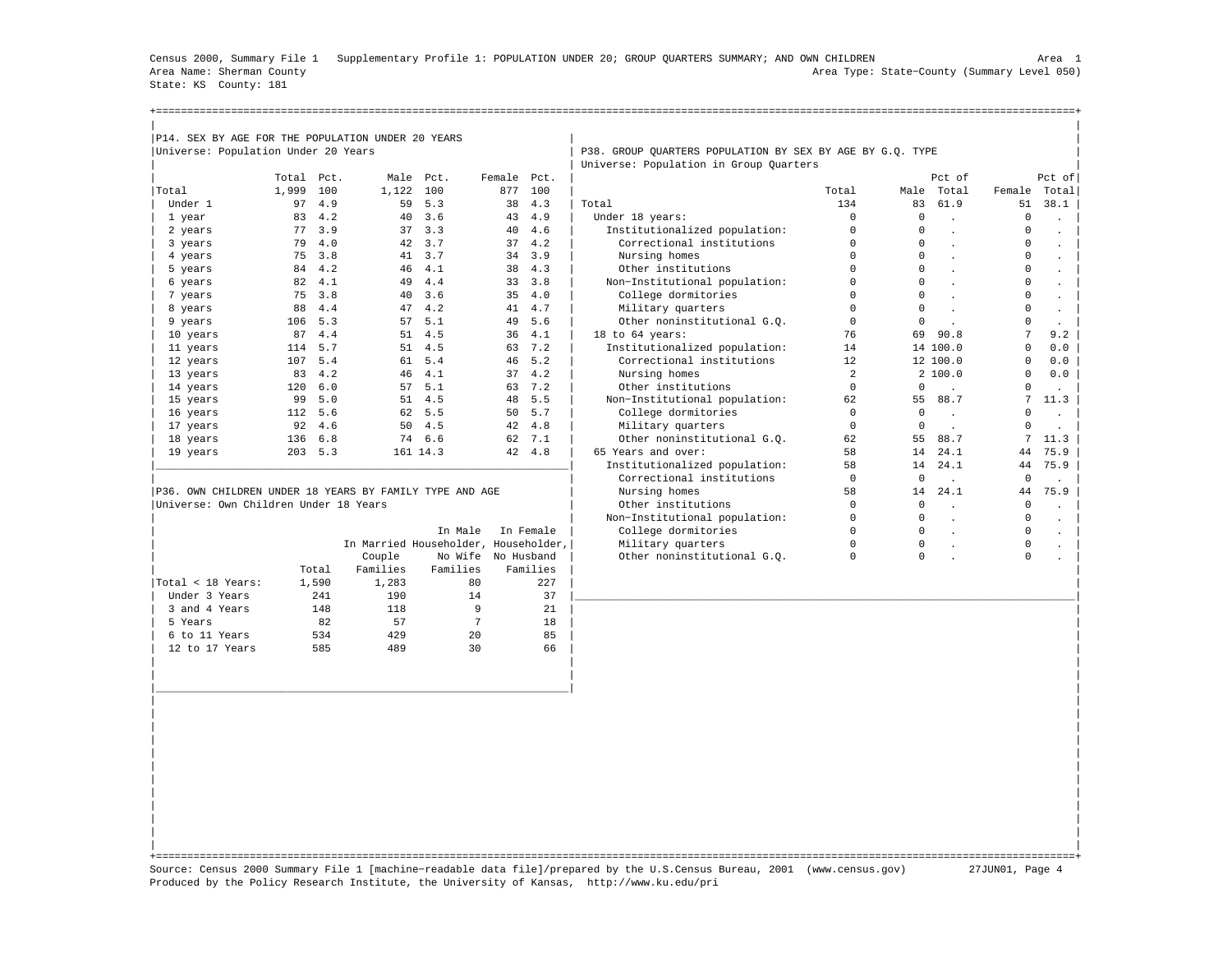Census 2000, Summary File 1 Supplementary Profile 2: HOUSEHOLD CHARACTERISTICS: SIZE, TYPE, & AGE OF HOUSEHOLD MEMBERS Area 1 Area Name: Sherman County Area Type: State−County (Summary Level 050) State: KS County: 181

| P22/23/24. HOUSEHOLDS BY PRESENCE OF PEOPLE 60(65/75) YEARS AND OVER, HOUSEHOLD SIZE AND                        |             |                               |                      |              |                                  |                     |                                             | P25. HOUSEHOLDS BY PRESENCE OF |               |
|-----------------------------------------------------------------------------------------------------------------|-------------|-------------------------------|----------------------|--------------|----------------------------------|---------------------|---------------------------------------------|--------------------------------|---------------|
| HOUSEHOLD TYPE<br>Universe: Households                                                                          |             |                               |                      |              |                                  |                     | <b>NONRELATIVES</b><br>Universe: Households |                                |               |
|                                                                                                                 |             |                               |                      |              |                                  |                     |                                             |                                |               |
|                                                                                                                 | $60+$ Years | Pct.                          | 65+ Years            | Pct.         | 75+ Years                        | Pct.                | Total                                       |                                | 2,758         |
| Total                                                                                                           | 2,758       | 100.0                         | 2,758                | 100.0        | 2,758                            | 100.0               |                                             | Households with one or         |               |
| Households w/ one or more over 60/65/75:                                                                        | 1,017       | 36.9                          | 813                  | 29.5         | 436                              | 15.8                |                                             | more non-relatives             | 240           |
| 1-person households                                                                                             | 447         |                               | 396                  |              | 256                              |                     |                                             |                                |               |
| 2-or-more person households:                                                                                    | 570         |                               | 417                  |              | 180                              |                     | Households with no                          |                                |               |
| Family households                                                                                               | 553         |                               | 404                  |              | 176                              |                     | non-relatives                               |                                | 2,518         |
| Non-family households                                                                                           | 17          |                               | 13                   |              | $\overline{4}$                   |                     |                                             |                                |               |
| Households with no people over 60/65/75:                                                                        | 1,741       | 63.1                          | 1,945                | 70.5         | 2.322                            | 84.2                |                                             |                                |               |
| 1-person households                                                                                             | 358         |                               | 409                  |              | 549                              |                     |                                             |                                |               |
| 2-or-more person households:                                                                                    | 1,383       |                               | 1,536                |              | 1,773                            |                     |                                             |                                |               |
| Family households                                                                                               | 1,230       |                               | 1,379                |              | 1,607                            |                     |                                             |                                |               |
| Non-family households                                                                                           | 153         |                               | 157                  |              | 166                              |                     |                                             |                                |               |
|                                                                                                                 |             |                               |                      |              |                                  |                     |                                             |                                |               |
| P20. HOUSEHOLDS BY AGE OF HOUSEHOLDER BY HOUSEHOLD TYPE<br>(INCLUDING LIVING ALONE) BY PRESENCE OF OWN CHILDREN |             |                               |                      |              | H15. TENURE BY HOUSEHOLD SIZE    |                     |                                             |                                |               |
| Universe: Households                                                                                            |             |                               |                      |              | Universe: Occupied Housing Units |                     |                                             |                                |               |
|                                                                                                                 |             |                               |                      |              |                                  |                     |                                             |                                | Pct.<br>Pct.  |
|                                                                                                                 |             | Total Householder Householder |                      |              |                                  |                     |                                             | Owner Owner                    | Renter Renter |
|                                                                                                                 | Households  |                               | 15 to 64 65 and Over |              |                                  |                     | Total                                       | Occupied Occ.                  | Occupied Occ. |
| Total                                                                                                           | 2,758       | 1,983                         |                      | 775          |                                  |                     |                                             |                                |               |
| Family households:                                                                                              | 1,783       | 1,414                         |                      | 369          | Total Occupied Units:            |                     | 2,758                                       | 1,899 68.9                     | 859 31.1      |
| Married couple families:                                                                                        | 1,538       | 1,198                         |                      | 340          |                                  | 1-person households | 805                                         | 461 57.3                       | 344 42.7      |
| With own children under 18                                                                                      | 646         |                               | 645                  | <sup>1</sup> |                                  | 2-person households | 996                                         | 772 77.5                       | 224 22.5      |
| No own children under 18                                                                                        | 892         | 553                           |                      | 339          |                                  | 3-person households | 373                                         | 249 66.8                       | 124 33.2      |
| Other families:                                                                                                 | 245         |                               | 216                  | 29           |                                  | 4-person households | 330                                         | 229 69.4                       | 101 30.6      |
| Male householder, no wife present:                                                                              | 79          |                               | 70                   | 9            |                                  | 5-person households | 175                                         | 133 76.0                       | 42 24.0       |
| With own children under 18                                                                                      | 46          |                               | 46                   | 0            |                                  | 6-person households | 53                                          | 38 71.7                        | 15 28.3       |
| No own children under 18                                                                                        | 33          |                               | 24                   | 9            |                                  | 7+person households | 2.6                                         | 17 65.4                        | 9 34.6        |
| Female householder, no husband present:                                                                         | 166         | 146                           |                      | 20           |                                  |                     |                                             |                                |               |
| With own children under 18                                                                                      | 114         | 114                           |                      | $\mathbf 0$  |                                  |                     |                                             |                                |               |
| No own children under 18                                                                                        | 52          |                               | 32                   | 20           |                                  |                     |                                             |                                |               |
| Non-family households:                                                                                          | 975         |                               | 569                  | 406          |                                  |                     |                                             |                                |               |
| Householder living alone                                                                                        | 805<br>170  | 160                           | 409                  | 396<br>10    |                                  |                     |                                             |                                |               |
| Householder not living alone                                                                                    |             |                               |                      |              |                                  |                     |                                             |                                |               |
|                                                                                                                 |             |                               |                      |              |                                  |                     |                                             |                                |               |

| | +===================================================================================================================================================+ Source: Census 2000 Summary File 1 [machine−readable data file]/prepared by the U.S.Census Bureau, 2001 (www.census.gov) 27JUN01, Page 5 Produced by the Policy Research Institute, the University of Kansas, http://www.ku.edu/pri

| | | | | | | | | | | | | | | | | | | | | |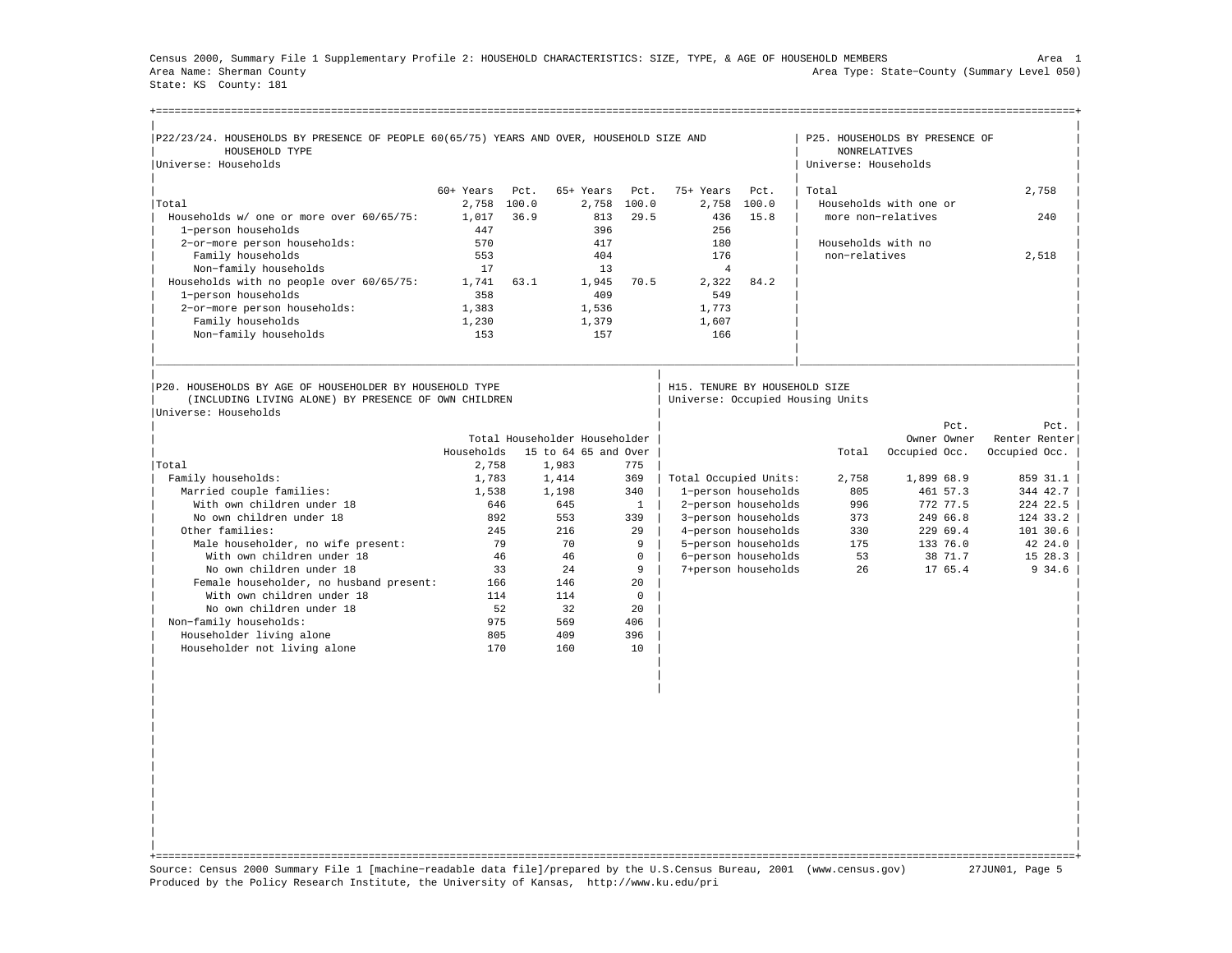Census 2000, Summary File 1 Supplementary Profile 3: RELATIONSHIP BY AGE (UNDER 18) AND TENURE BY HOUSEHOLD TYPE BY AGE Area 1 Area Name: Sherman County Area Type: State−County (Summary Level 050) State: KS County: 181

+===================================================================================================================================================+| |

## | P29. RELATIONSHIP BY AGE FOR THE POPULATION UNDER 18 YEARS

| Universe: Population Under 18 Years |       |            |             |                                                |                       |              |       |              |                                   |
|-------------------------------------|-------|------------|-------------|------------------------------------------------|-----------------------|--------------|-------|--------------|-----------------------------------|
|                                     |       |            |             | ---------------In Households------------------ |                       |              |       |              | ----------Group Quarters--------- |
|                                     |       |            |             |                                                | $---Related Child---$ |              |       |              |                                   |
|                                     |       | Pop. in    | Householder |                                                | Other                 |              |       |              | Institution- Noninstitution-      |
|                                     | Total | Households | or Spouse   | Own Child                                      | Relatives             | Nonrelatives | Total | alized Pop.  | alized Pop.                       |
| Under 18                            | 1,660 | 1,660      | $\Omega$    | 1,590                                          | 56                    | 14           | n     | <sup>n</sup> |                                   |
| Under 3                             | 257   | 257        |             | 241                                            | 16                    |              |       |              |                                   |
| 3 and 4 years                       | 154   | 154        |             | 148                                            |                       |              |       |              |                                   |
| 5 years                             | 84    | 84         |             | 82                                             |                       |              |       |              |                                   |
| 6 to 11 years                       | 552   | 552        |             | 534                                            | 13                    |              |       |              |                                   |
| 12 and 13 years                     | 190   | 190        |             | 183                                            |                       |              |       |              |                                   |
| 14 years                            | 120   | 120        |             | 114                                            |                       |              |       |              |                                   |
| 15 to 17 years                      | 303   | 303        |             | 288                                            | q                     |              |       | $\Omega$     |                                   |
|                                     |       |            |             |                                                |                       |              |       |              |                                   |
| % Under 3                           | 15.5% | 15.5%      |             | 15.2%                                          | 28.6%                 | $0.0$ $%$    | . 응   | . 응          | . 응                               |
| % 3 and 4 years                     | 9.3%  | 9.3%       |             | 9.3%                                           | 8.9%                  | 7.1%         | . 응   |              | . 응                               |
| % 5 years                           | 5.1%  | 5.1%       |             | 5.2%                                           | 3.6%                  | 0.0%         | . 응   | . ક          | . 응                               |
| % 6 to 11 years                     | 33.3% | 33.3%      |             | 33.6%                                          | 23.2%                 | 35.7%        | . 응   | . 응          | . 응                               |
| % 12 and 13 years                   | 11.4% | 11.4%      |             | 11.5%                                          | 10.7%                 | 7.1%         | . 응   | . 응          | . 응                               |
| % 14 years                          | 7.2%  | 7.2%       |             | $7.2$ $%$                                      | 8.9 <sub>8</sub>      | 7.1%         |       | . 응          | $\cdot$ %                         |
| % 15 to 17 years                    | 18.3% | 18.3%      |             | 18.1%                                          | 16.1%                 | 42.9%        | . 응   | . 응          | . 응                               |
|                                     |       |            |             |                                                |                       |              |       |              |                                   |

## H17. TENURE BY HOUSEHOLD TYPE (INCLUDING LIVING ALONE) BY AGE OF HOUSEHOLDER Universe: Occupied Housing Units

|                                |             |          | -Owner Occupied------------------   |       |         |             |          | -Renter Occupied- |                                     |      |
|--------------------------------|-------------|----------|-------------------------------------|-------|---------|-------------|----------|-------------------|-------------------------------------|------|
|                                | Householder |          | Householder Householder Householder |       | Pct.    | Householder |          |                   | Householder Householder Householder | Pct. |
|                                | Any Age     | 15 to 34 | 35 to 64                            | $65+$ | $65+$   | Any Age     | 15 to 34 | 35 to 64          | $65+$                               | 65+  |
| Family households:             | 1,402       | 179      | 874                                 | 349   | 24.9    | 381         | 176      | 185               | 20                                  | 5.2  |
| Married-couple family:         | 1,273       | 156      | 795                                 | 322   | 25.3    | 265         | 110      | 137               | 18                                  | 6.8  |
| Other family:                  | 129         | 23       | 79                                  | 27    | 20.9    | 116         | 66       | 48                | 2                                   |      |
| Male householder, no wife      | 44          |          | 29                                  |       | 8 18.2  | 35          | 20       | 14                |                                     | 2.9  |
| Female householder, no husband | 85          | 16       | 50                                  | 19    | 22.4    | 81          | 46       | 34                |                                     | 1.2  |
| Nonfamily households:          | 497         | 43       | 174                                 | 280   | 56.3    | 478         | 232      | 120               | 126                                 | 26.4 |
| Male householder:              | 172         | 37       | 76                                  | 59    | 34.3    | 290         | 186      | 68                | 36                                  | 12.4 |
| Living alone                   | 147         | 28       | 65                                  | 54    | 36.7    | 179         | 92       | 52                | 35                                  | 19.6 |
| Not living alone               | 25          |          | 11                                  |       | 5, 20.0 | 111         | 94       | 16                |                                     | 0.9  |
| Female householder:            | 325         |          | 98                                  | 221   | 68.0    | 188         | 46       | 52                | 90                                  | 47.9 |
| Living alone                   | 314         |          | 92                                  | 218   | 69.4    | 165         | 31       | 45                | 89                                  | 53.9 |
| Not living alone               |             |          |                                     |       | 27.3    | 23          | 15       |                   |                                     | 4.3  |

| | | | | | | | | | | | | | | | | | | |

|\_\_\_\_\_\_\_\_\_\_\_\_\_\_\_\_\_\_\_\_\_\_\_\_\_\_\_\_\_\_\_\_\_\_\_\_\_\_\_\_\_\_\_\_\_\_\_\_\_\_\_\_\_\_\_\_\_\_\_\_\_\_\_\_\_\_\_\_\_\_\_\_\_\_\_\_\_\_\_\_\_\_\_\_\_\_\_\_\_\_\_\_\_\_\_\_\_\_\_\_\_\_\_\_\_\_\_\_\_\_\_\_\_\_\_\_\_\_\_\_\_\_\_\_\_\_\_\_\_\_\_\_\_\_\_\_\_\_\_\_\_\_\_\_\_\_\_| | | | |

| | +===================================================================================================================================================+ Source: Census 2000 Summary File 1 [machine−readable data file]/prepared by the U.S.Census Bureau, 2001 (www.census.gov) 27JUN01, Page 6 Produced by the Policy Research Institute, the University of Kansas, http://www.ku.edu/pri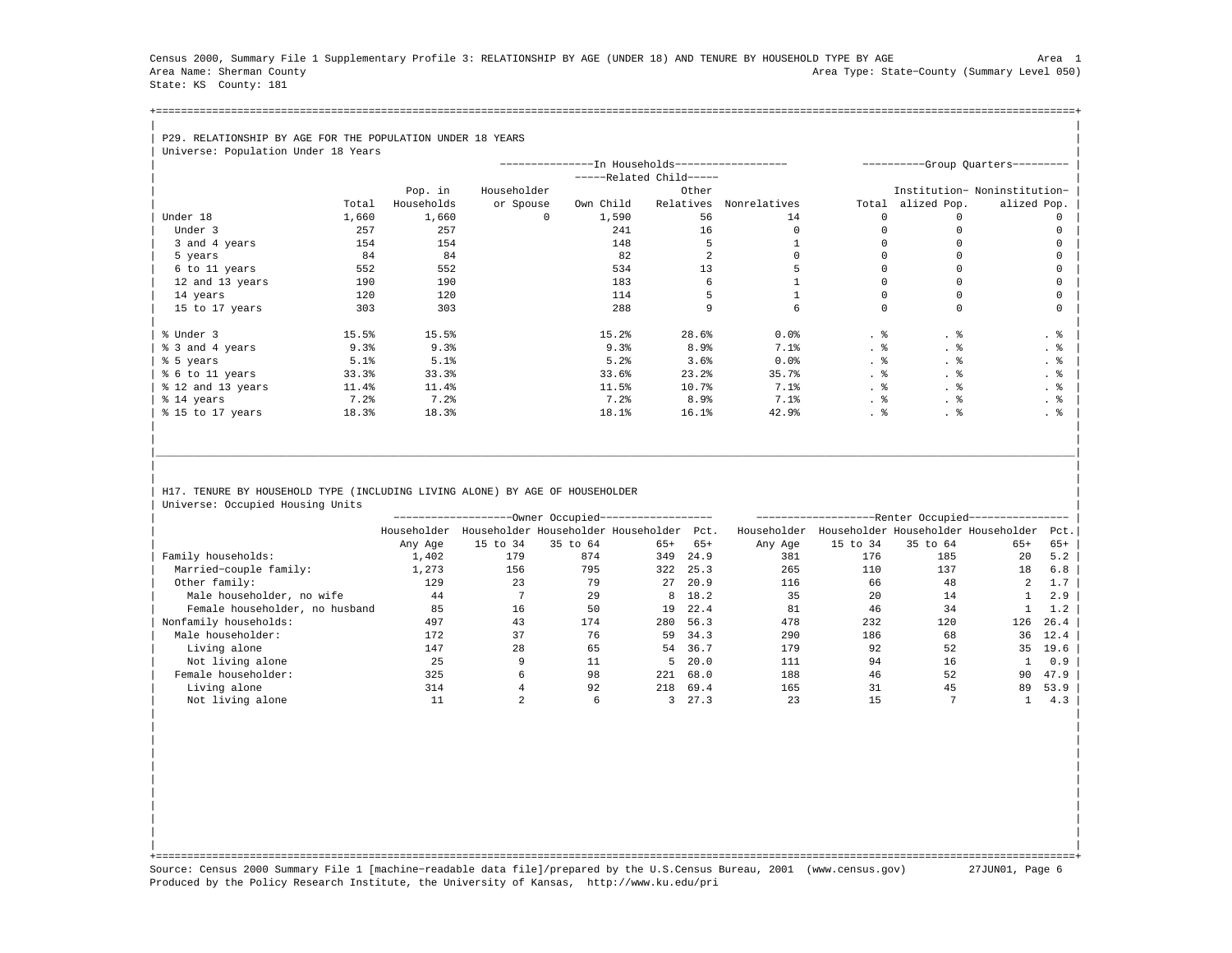State: KS County: 181

| Table PCT16. GROUP OUARTERS POPULATION BY GROUP OUARTERS TYPE<br>Universe: Population in group quarters (Total*: 134) |              |                                                    |          |
|-----------------------------------------------------------------------------------------------------------------------|--------------|----------------------------------------------------|----------|
|                                                                                                                       |              |                                                    |          |
| Institutionalized population:                                                                                         |              | 72  Noninstitutionalized population:               | 62       |
| Correctional institutions:                                                                                            | 12           | College dormitories (college GQ on and off campus) | $\Omega$ |
| Federal prisons and detention centers                                                                                 | $\mathbf{0}$ | Military quarters:                                 | $\circ$  |
| Halfway houses                                                                                                        | $\mathbf{0}$ | On base:                                           | $\Omega$ |
| Local jails, police lockups, etc.                                                                                     | 12           | Barracks and other GO for military personnel       | $\Omega$ |
| Military disciplinary barracks                                                                                        | $\Omega$     | Transient quarters for temporary residents         | $\circ$  |
| State prisons                                                                                                         | $\Omega$     | Military ships                                     | $\Omega$ |
| Other types of correctional institutions                                                                              | $\mathbf{0}$ | Group homes:                                       | $\Omega$ |
| Nursing homes                                                                                                         | 60           | Homes or halfway houses for drug/alcohol abuse     | $\Omega$ |
| Hospitals/wards, hospices, and schools for the handicapped:                                                           | $\Omega$     | Homes for the mentally ill                         | $\Omega$ |
| Hospitals/wards and hospices for chronically ill:                                                                     | $\Omega$     | Homes for the mentally retarded                    | $\Omega$ |
| Hospices or homes for chronically ill                                                                                 | $^{\circ}$   | Homes for the physically handicapped               | $\Omega$ |
| Military hospitals or wards for chronically ill                                                                       | 0            | Other group homes                                  | $\circ$  |
| Other hospitals or wards for chronically ill                                                                          | $^{\circ}$   | Religious group quarters                           | $\Omega$ |
| Hospitals or wards for drug/alcohol abuse                                                                             | $\Omega$     | Workers' dormitories:                              | 62       |
| Mental (Psychiatric) hospitals or wards                                                                               | $\Omega$     | Agriculture workers' dormitories on farms          | $\circ$  |
| Schools, hospitals, or wards for the mentally retarded                                                                | $\Omega$     | Job Corps and vocational training facilities       | 62       |
| Schools, hospitals, or wards for the physically handicapped:                                                          | $\Omega$     | Other workers' dormitories                         | $\circ$  |
| Institutions for the deaf                                                                                             | $^{\circ}$   | Crews of maritime vessels                          | $\circ$  |
| Institutions for the blind                                                                                            | $\Omega$     | Other nonhousehold living situations               | $\Omega$ |
| Orthopedic wards/institutions for the physically handicapped                                                          | 0            | Other noninstitutional group quarters              |          |
| Wards in general hospitals for patients with no usual home elsewhere                                                  | $^{\circ}$   |                                                    |          |
| Wards in military hospitls for patients with no usual home elsewhere                                                  | 0            |                                                    |          |
| Juvenile institutions:                                                                                                | n.           |                                                    |          |
| Long-term care:                                                                                                       |              |                                                    |          |
| Homes for abused, dependent, and neglected children                                                                   | U            |                                                    |          |
| Residential treatment centers for emotionally disturbed children                                                      |              |                                                    |          |
| Training schools for juvenile delinquents                                                                             | U            |                                                    |          |
| Short-term care, detention or diagnostic centers for delinquent chdrn                                                 | U            |                                                    |          |
| Type of juvenile institution unknown                                                                                  | U            |                                                    |          |

|\*The group quarters population forms 2.0% of the area's total population. |

|Table PCT17. GROUP QUARTERS POPULATION BY SEX BY AGE BY GROUP QUARTERS TYPE | |Universe: Population in group quarters (Total: 134) |

|                                            |         | ----------All Ages--------- |                           |      |          | $---Under 18---$ |          | $---18$ to $64---$ | $-65$ and over- |        |  |
|--------------------------------------------|---------|-----------------------------|---------------------------|------|----------|------------------|----------|--------------------|-----------------|--------|--|
|                                            |         |                             | ----Male---- ---Female--- |      | Male     | Female           | Male     | Female             | Male            | Female |  |
| All types of group quarters:               |         | 83                          |                           | 51   | $\Omega$ |                  | 69       |                    | 14              | 44     |  |
| as a percent of total GQ population        |         | 61.9                        |                           | 38.1 | 0.0      | 0.0              | 51.5     | 5.2                | 10.4            | 32.8   |  |
|                                            | No.     | Pct                         | No.                       | Pct  |          |                  |          |                    |                 |        |  |
| Institutionalized population:              | 28      | 20.9                        | 44                        | 32.8 | $\Omega$ |                  | 14       |                    | 14              | 44     |  |
| Correctional institutions                  | 12      | 9.0                         | $\Omega$                  | 0.0  | $\Omega$ |                  | 12       |                    |                 |        |  |
| Nursing homes                              | 16      | 11.9                        | 44                        | 32.8 |          |                  |          |                    | 14              | 44     |  |
| Hosp./wards & hospices for chronically ill | $\circ$ | 0.0                         | $\circ$                   | 0.0  | $\Omega$ |                  |          |                    |                 |        |  |
| Mental (Psychiatric) hospitals/wards       | 0       | 0.0                         | $\Omega$                  | 0.0  |          |                  |          |                    |                 |        |  |
| Juvenile institutions                      | $\circ$ | 0.0                         | $\Omega$                  | 0.0  |          |                  |          |                    |                 |        |  |
| All Other institutions (see Table PCT16)   | $\circ$ | 0.0                         | $\Omega$                  | 0.0  |          |                  |          |                    |                 |        |  |
| Noninstitutionalized population:           | 55      | 41.0                        |                           | 5.2  |          |                  | 55       |                    |                 |        |  |
| College dormitories (GQ on & off campus)   | $\circ$ | 0.0                         | $\Omega$                  | 0.0  | $\Omega$ |                  | $\Omega$ |                    |                 |        |  |
| Military quarters                          | 0       | 0.0                         | $\mathbf{0}$              | 0.0  | $\Omega$ |                  |          |                    |                 |        |  |
| Other noninstitutional group quarters      | 55      | 41.0                        | 7                         | 5.2  | 0        | $\Omega$         | 55       |                    | $\Omega$        |        |  |
|                                            |         |                             |                           |      |          |                  |          |                    |                 |        |  |

|\_\_\_\_\_\_\_\_\_\_\_\_\_\_\_\_\_\_\_\_\_\_\_\_\_\_\_\_\_\_\_\_\_\_\_\_\_\_\_\_\_\_\_\_\_\_\_\_\_\_\_\_\_\_\_\_\_\_\_\_\_\_\_\_\_\_\_\_\_\_\_\_\_\_\_\_\_\_\_\_\_\_\_\_\_\_\_\_\_\_\_\_\_\_\_\_\_\_\_\_\_\_\_\_\_\_\_\_\_\_\_\_\_\_\_\_\_\_\_\_\_\_\_\_\_\_\_\_\_\_\_\_\_\_\_\_\_\_\_\_\_\_\_\_\_\_\_|

+===================================================================================================================================================+ Source: Census 2000 Summary File 1 [machine−readable data file]/prepared by the U.S.Census Bureau, 2001 (www.census.gov) 27JUN01, Page 7 Produced by the Policy Research Institute, the University of Kansas, http://www.ku.edu/pri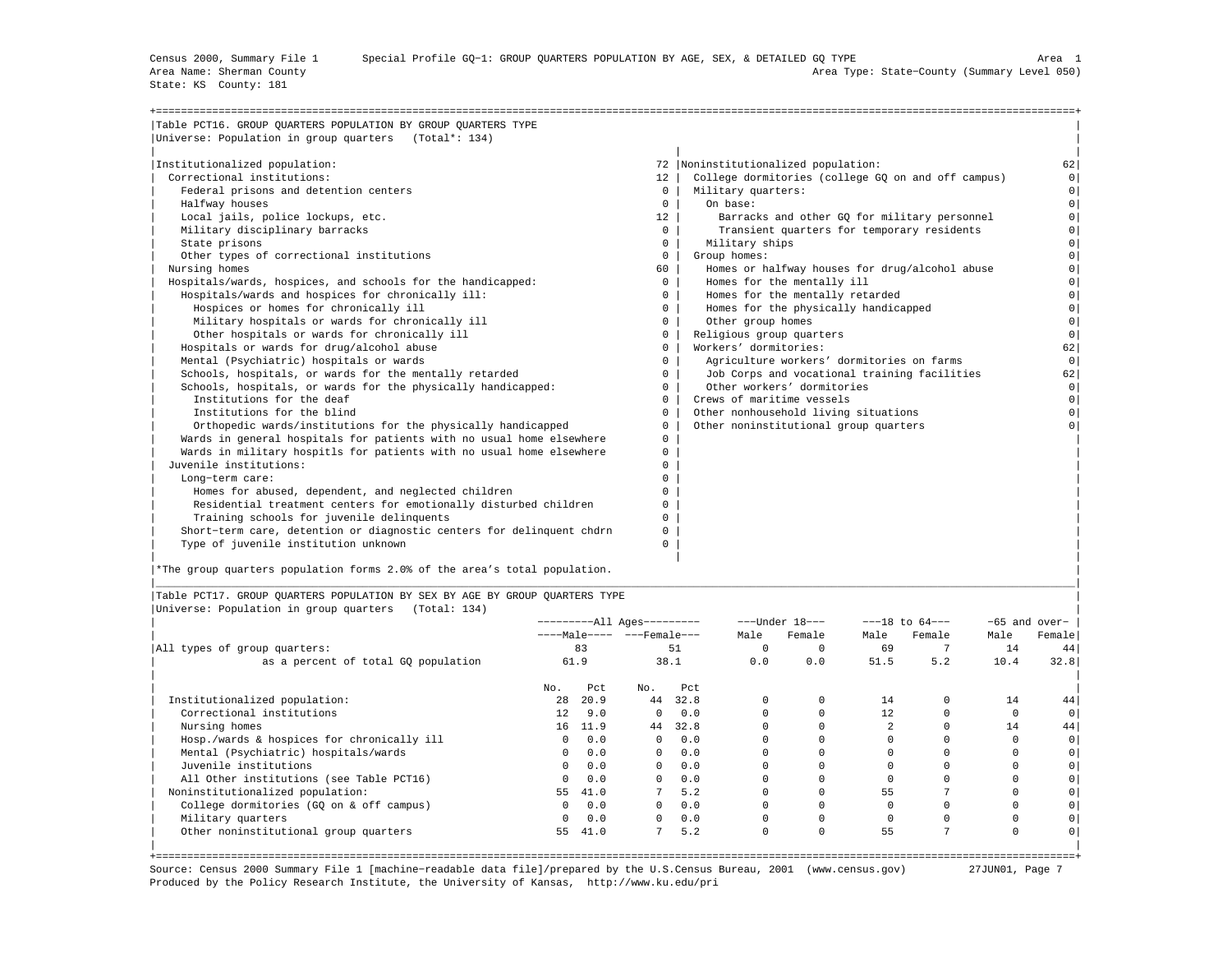Census 2000, Summary File 1 Special Profile GQ−2: GROUP QUARTERS POPULATION BY AGE, SEX & RACE (1ST THREE CATEGORIES) Area 1 Area Name: Sherman County Area Type: State−County (Summary Level 050) State: KS County: 181

+===================================================================================================================================================+|Table PCT17A. GROUP QUARTERS POPULATION BY SEX BY AGE BY GROUP QUARTERS TYPE (PERSONS WHO ARE WHITE ALONE) | |Universe: Population in group quarters (133 persons, 2.1% of the total population for this category) |

|                                            |                       |      | $------All Aqes------$ |            |      | ---Under 18--- | $---18$ to $64---$ |        | -65 and over- |                |
|--------------------------------------------|-----------------------|------|------------------------|------------|------|----------------|--------------------|--------|---------------|----------------|
|                                            | $---Male--- - -Frame$ |      |                        |            | Male | Female         | Male               | Female | Male          | Female         |
|                                            | No.                   | Pct  | No.                    | Pct        |      |                |                    |        |               |                |
| All types of group quarters:               | 82                    | 61.7 | 51                     | 38.3       |      |                | 68                 |        | 14            | 44             |
| Institutionalized population:              | 27                    | 20.3 |                        | 44 33.1    |      |                | 13                 |        | 14            | 44             |
| Correctional institutions                  | 11                    | 8.3  | $\Omega$               | 0.0        |      |                | 11                 |        |               | 0 <sup>1</sup> |
| Nursing homes                              | 16                    | 12.0 | 44                     | 33.1       |      |                |                    |        | 14            | 44             |
| Hosp./wards & hospices for chronically ill | $\Omega$              | 0.0  | $\Omega$               | 0.0        |      |                |                    |        |               | $\circ$        |
| Mental (Psychiatric) hospitals/wards       | $\Omega$              | 0.0  |                        | $0 \t 0.0$ |      |                |                    |        |               | 0              |
| Juvenile institutions                      | $\Omega$              | 0.0  | $\Omega$               | 0.0        |      |                |                    |        |               |                |
| All Other institutions (see Table PCT16)   | $\Omega$              | 0.0  | $\Omega$               | 0.0        |      |                |                    |        |               |                |
| Noninstitutionalized population:           | 55                    | 41.4 | 7                      | 5.3        |      |                | 55                 |        |               |                |
| College dormitories (GO on & off campus)   | $\mathbf{0}$          | 0.0  | $\Omega$               | 0.0        |      |                |                    |        |               |                |
| Military quarters                          | $\Omega$              | 0.0  | $\Omega$               | 0.0        |      |                |                    |        |               |                |
| Other noninstitutional group quarters      | 55                    | 41.4 |                        | 5.3        |      |                | 55                 |        |               |                |

|Table PCT17B. GROUP QUARTERS POPULATION BY SEX BY AGE BY GROUP QUARTERS TYPE (PERSONS WHO ARE BLACK OR AFRICAN−AMERICAN ALONE) | |Universe: Population in group quarters (1 persons, 4.3% of the total population for this category) |

|                                            | ----------All Ages---------  |              |                       |      | ---Under 18--- | $---18$ to $64---$ |        |      | -65 and over- |
|--------------------------------------------|------------------------------|--------------|-----------------------|------|----------------|--------------------|--------|------|---------------|
|                                            | $---Male--- - - - Female---$ |              |                       | Male | Female         | Male               | Female | Male | Female        |
|                                            | No.<br>Pct                   | No.          | Pct                   |      |                |                    |        |      |               |
| All types of group quarters:               | 1 100.0                      | $\mathbf{0}$ | 0.0                   |      |                |                    |        |      |               |
| Institutionalized population:              | 1,100.0                      | $\Omega$     | 0.0                   |      |                |                    |        |      |               |
| Correctional institutions                  | 1,100.0                      |              | 0.0<br>$\overline{0}$ |      |                |                    |        |      |               |
| Nursing homes                              | 0.0<br>$\Omega$              | $\Omega$     | 0.0                   |      |                |                    |        |      |               |
| Hosp./wards & hospices for chronically ill | 0.0<br>$\Omega$              | $\Omega$     | 0.0                   |      |                |                    |        |      |               |
| Mental (Psychiatric) hospitals/wards       | 0.0<br>$\Omega$              |              | 0.0<br>$\overline{0}$ |      |                |                    |        |      |               |
| Juvenile institutions                      | 0.0                          | $\Omega$     | 0.0                   |      |                |                    |        |      |               |
| All Other institutions (see Table PCT16)   | 0.0                          | $\Omega$     | 0.0                   |      |                |                    |        |      |               |
| Noninstitutionalized population:           | 0.0<br>$\Omega$              |              | 0.0<br>$\Omega$       |      |                |                    |        |      |               |
| College dormitories (GO on & off campus)   | 0.0                          | $\Omega$     | 0.0                   |      |                |                    |        |      |               |
| Military quarters                          | 0.0                          | $\Omega$     | 0.0                   |      |                |                    |        |      |               |
| Other noninstitutional group quarters      | 0.0                          | $\Omega$     | 0.0                   |      |                |                    |        |      |               |

|\_\_\_\_\_\_\_\_\_\_\_\_\_\_\_\_\_\_\_\_\_\_\_\_\_\_\_\_\_\_\_\_\_\_\_\_\_\_\_\_\_\_\_\_\_\_\_\_\_\_\_\_\_\_\_\_\_\_\_\_\_\_\_\_\_\_\_\_\_\_\_\_\_\_\_\_\_\_\_\_\_\_\_\_\_\_\_\_\_\_\_\_\_\_\_\_\_\_\_\_\_\_\_\_\_\_\_\_\_\_\_\_\_\_\_\_\_\_\_\_\_\_\_\_\_\_\_\_\_\_\_\_\_\_\_\_\_\_\_\_\_\_\_\_\_\_\_|

|Table PCT17H. GROUP QUARTERS POPULATION BY SEX BY AGE BY GROUP QUARTERS TYPE (PERSONS OF ANY RACE WHO ARE HISPANIC OR LATINO) | |Universe: Population in group quarters (1 persons, 0.2% of the total population for this category) |

|                                            |                             | ----------All Ages--------- |          |      |      | ---Under 18--- |      | $---18$ to $64---$ |      | $-65$ and over- |
|--------------------------------------------|-----------------------------|-----------------------------|----------|------|------|----------------|------|--------------------|------|-----------------|
|                                            | $---Male--- - -}-Female---$ |                             |          |      | Male | Female         | Male | Female             | Male | Female          |
|                                            | No.                         | Pct.                        | No.      | Pct. |      |                |      |                    |      |                 |
| All types of group quarters:               |                             | 1100.0                      | $\Omega$ | 0.0  |      |                |      |                    |      |                 |
| Institutionalized population:              |                             | 1100.0                      | $\Omega$ | 0.0  |      |                |      |                    |      |                 |
| Correctional institutions                  |                             | 1 100.0                     | $\Omega$ | 0.0  |      |                |      |                    |      |                 |
| Nursing homes                              | $\Omega$                    | 0.0                         | $\Omega$ | 0.0  |      |                |      |                    |      |                 |
| Hosp./wards & hospices for chronically ill | $\Omega$                    | 0.0                         | $\Omega$ | 0.0  |      |                |      |                    |      |                 |
| Mental (Psychiatric) hospitals/wards       | $\Omega$                    | 0.0                         | $\Omega$ | 0.0  |      |                |      |                    |      |                 |
| Juvenile institutions                      | $\Omega$                    | 0.0                         | $\Omega$ | 0.0  |      |                |      |                    |      |                 |
| All Other institutions (see Table PCT16)   | $\mathbf{0}$                | 0.0                         | $\Omega$ | 0.0  |      |                |      |                    |      |                 |
| Noninstitutionalized population:           | $\Omega$                    | 0.0                         | $\Omega$ | 0.0  |      |                |      |                    |      |                 |
| College dormitories (GQ on & off campus)   | $\Omega$                    | 0.0                         | $\Omega$ | 0.0  |      |                |      |                    |      |                 |
| Military quarters                          | $\Omega$                    | 0.0                         | $\Omega$ | 0.0  |      |                |      |                    |      |                 |
| Other noninstitutional group quarters      | $\circ$                     | 0.0                         | $\Omega$ | 0.0  |      |                |      |                    |      |                 |

Source: Census 2000 Summary File 1 [machine−readable data file]/prepared by the U.S.Census Bureau, 2001 (www.census.gov) 27JUN01, Page 8 Produced by the Policy Research Institute, the University of Kansas, http://www.ku.edu/pri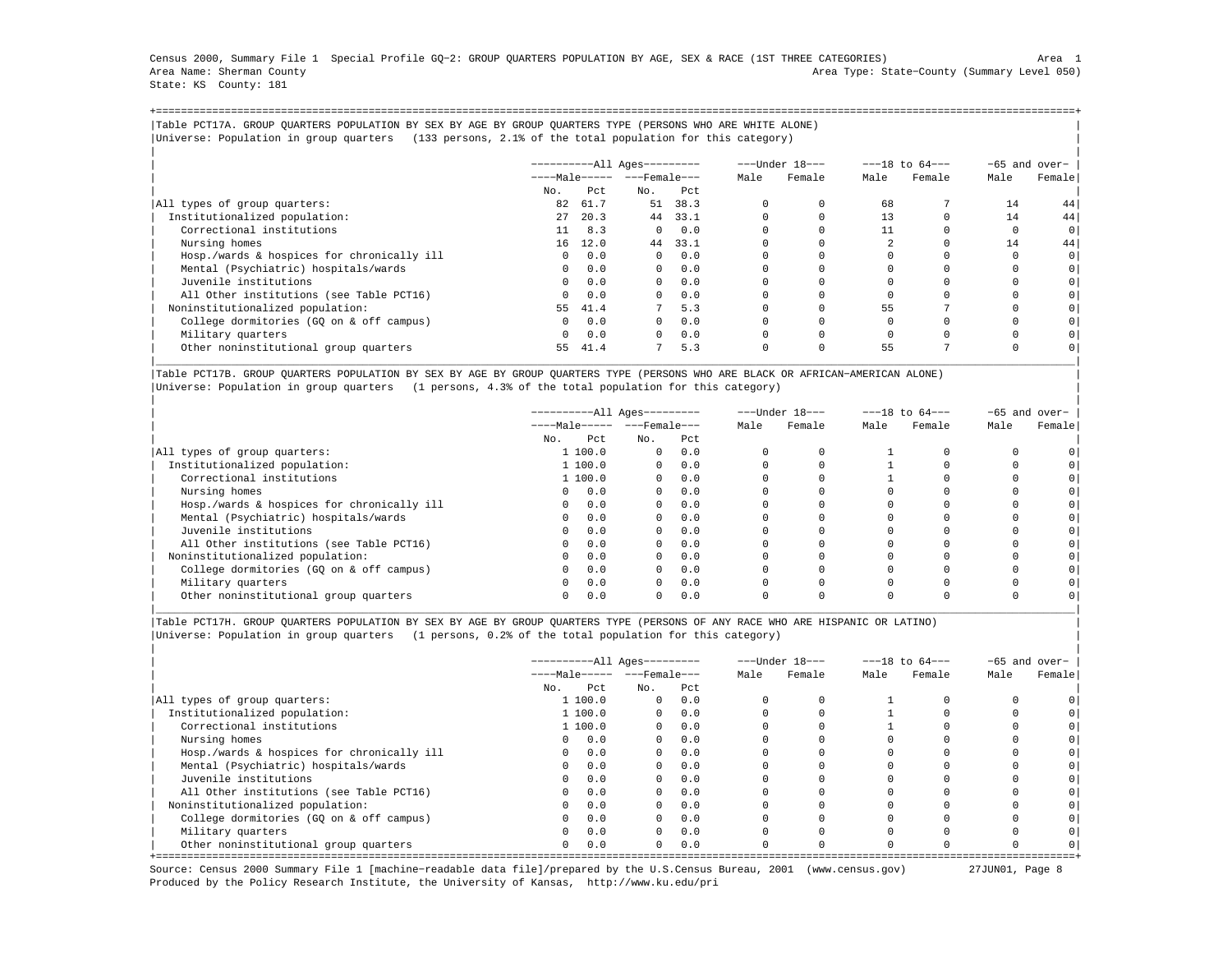Census 2000, Summary File 1 Special Profile GQ−3: GROUP QUARTERS POPULATION BY AGE, SEX & RACE (NEXT THREE CATEGORIES) Area 1 Area Name: Sherman County Area Type: State−County (Summary Level 050) State: KS County: 181

+===================================================================================================================================================+|Table PCT17D. GROUP QUARTERS POPULATION BY SEX BY AGE BY GROUP QUARTERS TYPE (PERSONS WHO ARE ASIAN ALONE) | |Universe: Population in group quarters (0 persons, 0.0% of the total population for this category) |

|                                            | $------All Aqes------$  |     |              |     |      | ---Under 18--- | $---18$ to $64---$ |        |      | -65 and over- |  |
|--------------------------------------------|-------------------------|-----|--------------|-----|------|----------------|--------------------|--------|------|---------------|--|
|                                            | $---Male--- - - Female$ |     |              |     | Male | Female         | Male               | Female | Male | Female        |  |
|                                            | No.                     | Pct | No.          | Pct |      |                |                    |        |      |               |  |
| All types of group quarters:               |                         |     | $\mathbf{0}$ |     |      |                |                    |        |      |               |  |
| Institutionalized population:              |                         |     |              |     |      |                |                    |        |      |               |  |
| Correctional institutions                  |                         |     |              |     |      |                |                    |        |      | $\circ$       |  |
| Nursing homes                              |                         |     |              |     |      |                |                    |        |      |               |  |
| Hosp./wards & hospices for chronically ill |                         |     |              |     |      |                |                    |        |      | $\circ$       |  |
| Mental (Psychiatric) hospitals/wards       |                         |     |              |     |      |                |                    |        |      | $\circ$       |  |
| Juvenile institutions                      |                         |     |              |     |      |                |                    |        |      | $\circ$       |  |
| All Other institutions (see Table PCT16)   |                         |     |              |     |      |                |                    |        |      |               |  |
| Noninstitutionalized population:           |                         |     |              |     |      |                |                    |        |      | $\circ$       |  |
| College dormitories (GO on & off campus)   |                         |     |              |     |      |                |                    |        |      | $\circ$       |  |
| Military quarters                          |                         |     | $\Omega$     |     |      |                |                    |        |      |               |  |
| Other noninstitutional group quarters      |                         |     |              |     |      |                |                    |        |      |               |  |

|Table PCT17C. GROUP QUARTERS POPULATION BY SEX BY AGE BY GROUP QUARTERS TYPE (PERSONS WHO ARE AMERICAN INDIAN AND ALASKA NATIVE ALONE) | |Universe: Population in group quarters (0 persons, 0.0% of the total population for this category) |

|                                            | ----------All Ages--------- |     |                                |        |      | ---Under 18---<br>$---18$ to $64---$ |      |        | $-65$ and over- |        |  |
|--------------------------------------------|-----------------------------|-----|--------------------------------|--------|------|--------------------------------------|------|--------|-----------------|--------|--|
|                                            |                             |     | $---Male--- -  ---$ Female --- |        | Male | Female                               | Male | Female | Male            | Female |  |
|                                            | No.                         | Pct | No.                            | Pct    |      |                                      |      |        |                 |        |  |
| All types of group quarters:               | 0                           |     | $\mathbf{0}$                   | $\sim$ |      |                                      |      |        |                 |        |  |
| Institutionalized population:              | 0                           |     |                                |        |      |                                      |      |        |                 |        |  |
| Correctional institutions                  | $\Omega$                    |     |                                |        |      |                                      |      |        |                 |        |  |
| Nursing homes                              |                             |     |                                |        |      |                                      |      |        |                 |        |  |
| Hosp./wards & hospices for chronically ill |                             |     |                                |        |      |                                      |      |        |                 |        |  |
| Mental (Psychiatric) hospitals/wards       |                             |     |                                |        |      |                                      |      |        |                 |        |  |
| Juvenile institutions                      | $\Omega$                    |     |                                |        |      |                                      |      |        |                 |        |  |
| All Other institutions (see Table PCT16)   |                             |     |                                |        |      |                                      |      |        |                 |        |  |
| Noninstitutionalized population:           |                             |     |                                |        |      |                                      |      |        |                 |        |  |
| College dormitories (GQ on & off campus)   |                             |     |                                |        |      |                                      |      |        |                 |        |  |
| Military quarters                          | $\Omega$                    |     |                                |        |      |                                      |      |        |                 |        |  |
| Other noninstitutional group quarters      |                             |     |                                |        |      |                                      |      |        |                 |        |  |

|Table PCT17E. GROUP QUARTERS POPULATION BY SEX BY AGE BY GROUP QUARTERS TYPE (PERSONS WHO ARE NATIVE HAWAIIAN AND OTHER PACIFIC ISLANDER ALONE) | |Universe: Population in group quarters (0 persons, 0.0% of the total population for this category) |

|                                            | ----------All Ages--------- |      |                             |        |      | ---Under 18--- | $---18$ to $64---$ |        | $-65$ and over- |        |
|--------------------------------------------|-----------------------------|------|-----------------------------|--------|------|----------------|--------------------|--------|-----------------|--------|
|                                            |                             |      | $---Male--- - -}-Female---$ |        | Male | Female         | Male               | Female | Male            | Female |
|                                            | No.                         | Pct. | No.                         | Pct    |      |                |                    |        |                 |        |
| All types of group quarters:               | $\Omega$                    |      | $\Omega$                    |        |      |                |                    |        |                 |        |
| Institutionalized population:              |                             |      | $^{\circ}$                  | $\sim$ |      |                |                    |        |                 |        |
| Correctional institutions                  |                             |      |                             |        |      |                |                    |        |                 |        |
| Nursing homes                              |                             |      |                             |        |      |                |                    |        |                 |        |
| Hosp./wards & hospices for chronically ill |                             |      | $^{\circ}$                  |        |      |                |                    |        |                 |        |
| Mental (Psychiatric) hospitals/wards       |                             |      |                             |        |      |                |                    |        |                 |        |
| Juvenile institutions                      |                             |      |                             |        |      |                |                    |        |                 |        |
| All Other institutions (see Table PCT16)   |                             |      |                             |        |      |                |                    |        |                 |        |
| Noninstitutionalized population:           |                             |      | $\Omega$                    |        |      |                |                    |        |                 |        |
| College dormitories (GQ on & off campus)   |                             |      |                             |        |      |                |                    |        |                 |        |
| Military quarters                          |                             |      |                             |        |      |                |                    |        |                 |        |
| Other noninstitutional group quarters      | $\Omega$                    |      | $\Omega$                    |        |      |                |                    |        |                 |        |

Source: Census 2000 Summary File 1 [machine−readable data file]/prepared by the U.S.Census Bureau, 2001 (www.census.gov) 27JUN01, Page 9 Produced by the Policy Research Institute, the University of Kansas, http://www.ku.edu/pri